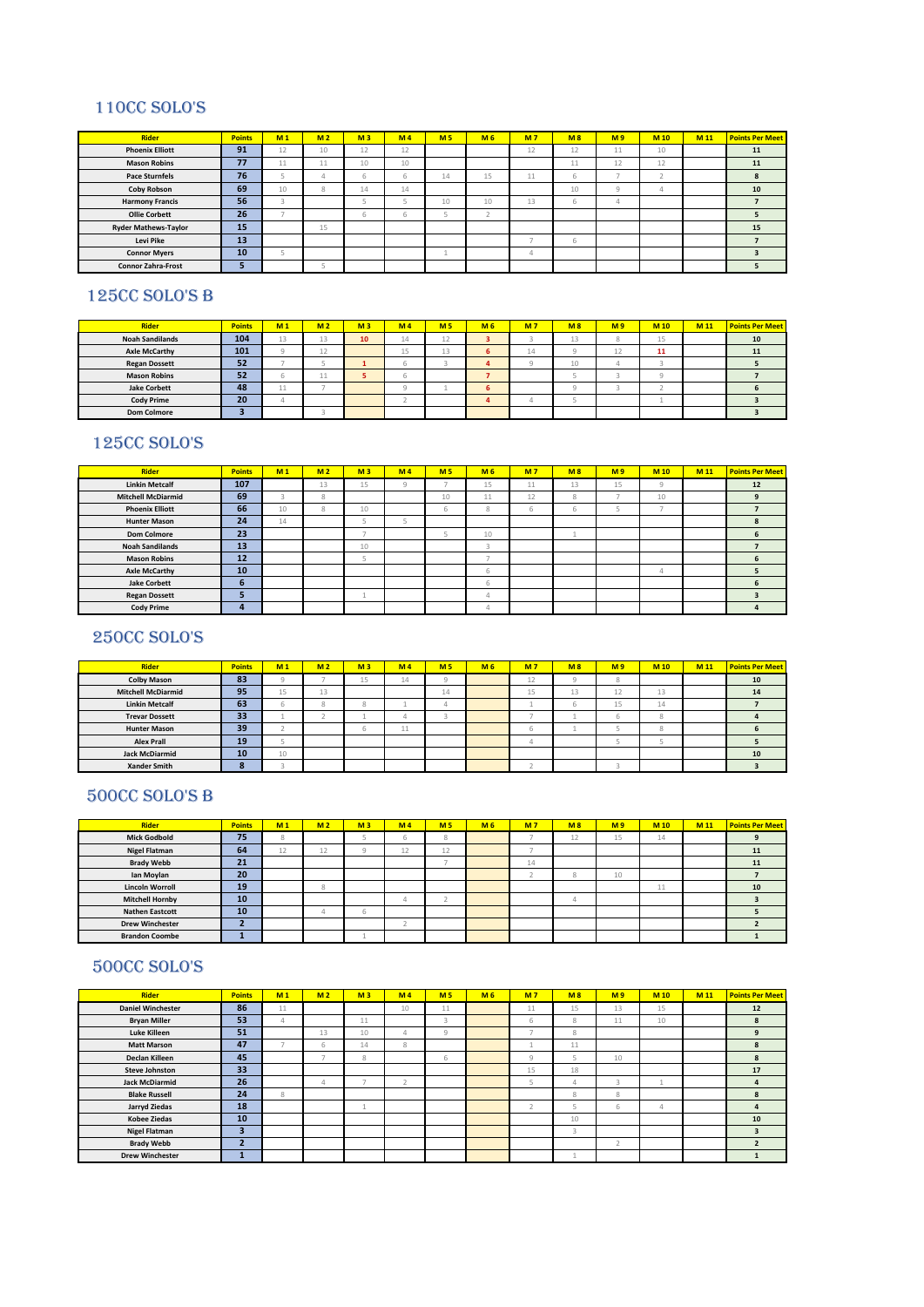#### SIDECARS B

| <b>Rider</b>            | <b>Points</b> | M <sub>1</sub> | M <sub>2</sub> | M <sub>3</sub> | M <sub>4</sub> | M <sub>5</sub> | M <sub>6</sub> | <b>M7</b> | M8 | M <sub>9</sub> | M <sub>10</sub> | M 11 | <b>Points Per Meet</b> |
|-------------------------|---------------|----------------|----------------|----------------|----------------|----------------|----------------|-----------|----|----------------|-----------------|------|------------------------|
| <b>Bob King</b>         | $\sim$<br>- - |                |                |                | . .            |                |                |           |    |                |                 |      | 10                     |
| <b>Troy Craig</b>       | 26            |                |                |                |                |                |                |           |    |                |                 |      |                        |
| <b>Stephen McMurray</b> |               |                |                |                |                |                |                |           |    |                |                 |      |                        |
| <b>Steve Sutherland</b> |               |                |                |                |                |                |                |           |    |                |                 |      |                        |
|                         |               |                |                |                |                |                |                |           |    |                |                 |      |                        |

#### SIDECARS

| <b>Rider</b>            | <b>Points</b>  | M <sub>1</sub>          | M <sub>2</sub> | M <sub>3</sub> | M <sub>4</sub> | M <sub>5</sub> | M <sub>6</sub> | M <sub>7</sub> | M8             | M <sub>9</sub> | <b>M10</b>     | M 11 | <b>Points Per Meet</b>  |
|-------------------------|----------------|-------------------------|----------------|----------------|----------------|----------------|----------------|----------------|----------------|----------------|----------------|------|-------------------------|
| <b>Jack Fewster</b>     | 74             | 14                      |                | 9              | 9              | 15             |                | 9              | 5              | 13             |                |      | 11                      |
| Darren Nash             | 69             | 12                      | 14             |                |                |                |                | 8              | $\overline{7}$ | 13             | 15             |      | 12                      |
| <b>Reece Liptrott</b>   | 61             | Q                       | 5              | 12             | 12             |                |                | 14             | 9              |                |                |      | 10                      |
| <b>Jeff Bishop</b>      | 59             | $\overline{\mathbf{3}}$ | Q              | 8              | 8              |                |                | 12             | 9              | 10             |                |      | 8                       |
| Leigh Bojous            | 29             |                         |                |                |                |                |                | 9              | $\overline{7}$ | $\overline{4}$ | 9              |      | $\overline{7}$          |
| <b>Rocky Bryan</b>      | 25             | $\mathbf{1}$            | 3              |                |                |                |                |                | 6              | $\overline{z}$ | 8              |      | 5                       |
| <b>Troy Craig</b>       | 23             |                         | $\overline{2}$ |                |                | $\overline{7}$ |                | 8              | 4              |                | $\overline{2}$ |      | 5                       |
| <b>Stephen McMurray</b> | 23             | 5                       | $\overline{2}$ |                |                | $\mathbf{1}$   |                | 4              | 5              |                | 6              |      | $\overline{4}$          |
| <b>Russell Mitchell</b> | 19             |                         | 13             |                |                | 6              |                |                |                |                |                |      | 10                      |
| <b>Michael Sita</b>     | 18             |                         |                |                |                |                |                |                |                | 10             | 8              |      | 9                       |
| <b>Alan Mawdsley</b>    | 16             |                         |                |                |                |                |                | $\overline{7}$ | 3              | 4              | $\overline{2}$ |      | $\overline{a}$          |
| <b>Mark Drew</b>        | 12             | 3                       |                |                |                |                |                |                | 9              |                |                |      | 6                       |
| <b>Dylan Milton</b>     | 12             |                         |                |                |                |                |                |                | $\Delta$       | 8              |                |      | 6                       |
| <b>Ben Thomson</b>      | 5              |                         |                |                |                |                |                | $\overline{2}$ |                | 3              |                |      | $\overline{\mathbf{3}}$ |
| <b>Bob King</b>         | 4              |                         | $\overline{4}$ |                |                |                |                |                |                |                |                |      | $\overline{4}$          |
| <b>Phillip Miller</b>   | 4              |                         |                |                |                |                |                |                | 4              |                |                |      | $\overline{4}$          |
| Ryan Fanderlinden       | $\overline{2}$ |                         |                |                |                |                |                |                |                |                | $\overline{2}$ |      | $\overline{2}$          |
| <b>Steve Sutherland</b> |                |                         |                |                |                |                |                |                |                |                |                |      | $\mathbf{1}$            |

## FLAT TRACK

| Rider                     | <b>Points</b>  | M <sub>1</sub> | M <sub>2</sub> | M <sub>3</sub> | M <sub>4</sub> | M <sub>5</sub> | M <sub>6</sub> | M <sub>7</sub> | M8 | M <sub>9</sub> | M <sub>10</sub> | M <sub>11</sub> | <b>Points Per Meet</b> |
|---------------------------|----------------|----------------|----------------|----------------|----------------|----------------|----------------|----------------|----|----------------|-----------------|-----------------|------------------------|
| <b>Christopher Gordon</b> | 184            |                | 16             | 18             | 18             | 30             |                | 9              | 27 | 34             | 32              |                 | 23                     |
| James Keen                | 148            | 20             | $\circ$        | 13             | 13             | 23             |                | 11             | 17 | 25             | 26              |                 | 16                     |
| <b>Dean Condren</b>       | 130            | 33             | 17             |                |                | 34             |                | 12             |    |                | 34              |                 | 26                     |
| <b>Brian Watson</b>       | 129            | 25             | 12             | 13             | $\overline{9}$ | 5              |                | 6              | 16 | 23             | 20              |                 | 14                     |
| John Hough                | 127            |                | $\circ$        | 12             | $\overline{9}$ | 24             |                | 20             | 16 | 25             | 21              |                 | 16                     |
| <b>Stephan Forrest</b>    | 101            | 31             | 5              |                |                | 15             |                | $\overline{7}$ | 8  | 16             | 19              |                 | 14                     |
| <b>Sheldon Gill</b>       | 90             |                |                | 32             | 32             | 26             |                |                |    |                |                 |                 | 30                     |
| <b>Brandon Coombe</b>     | 85             |                | 19             |                |                |                |                | 15             | 23 |                | 28              |                 | 21                     |
| <b>Brook Lawson</b>       | 56             |                | 29             |                |                |                |                |                | 27 |                |                 |                 | 28                     |
| <b>Glenn Robins</b>       | 54             | Q              |                | 6              | 6              |                |                | 19             |    |                | 14              |                 | 11                     |
| <b>Stuart Humphris</b>    | 51             | 21             | $\overline{9}$ |                |                | 14             |                | $\overline{7}$ |    |                |                 |                 | 13                     |
| <b>Troy Ralph</b>         | 47             | 13             |                |                |                | 9              |                |                | 11 | $\overline{7}$ | $\overline{7}$  |                 | 9                      |
| Jordan Coleman            | 40             | 19             |                |                |                | 16             |                | 5              |    |                |                 |                 | 13                     |
| <b>Ashley Pike</b>        | 33             |                |                |                |                |                |                | 13             | 20 |                |                 |                 | 17                     |
| <b>Paul Kleinberg</b>     | 32             |                |                |                |                | 32             |                |                |    |                |                 |                 | 32                     |
| <b>Matt Marson</b>        | 31             |                | 31             |                |                |                |                |                |    |                |                 |                 | 31                     |
| <b>Clinton Condren</b>    | 23             | 14             | 0              |                |                | 6              |                |                |    |                | 3               |                 | 6                      |
| <b>Rick Gill</b>          | 21             |                | $\circ$        |                |                | $\overline{9}$ |                |                | 3  | 9              |                 |                 | 5                      |
| <b>Scott Shorter</b>      | 18             |                |                |                |                |                |                |                | 3  |                | 15              |                 | 9                      |
| <b>Brenton Blackberry</b> | 17             |                |                |                |                |                |                |                | 10 |                | $\overline{7}$  |                 | 9                      |
| <b>Mitchell Hornby</b>    | 15             |                |                |                |                |                |                | $\overline{7}$ | 8  |                |                 |                 | 8                      |
| Sam Watson                | 15             |                |                |                |                | 15             |                |                |    |                |                 |                 | 15                     |
| <b>Mick Godbold</b>       | 14             |                | 14             |                |                |                |                |                |    |                |                 |                 | 14                     |
| lan Moylan                | 12             | 6              |                |                |                | 6              |                |                |    |                |                 |                 | 6                      |
| <b>Jason Bernes</b>       | 11             |                |                |                |                |                |                |                |    |                | $11\,$          |                 | 11                     |
| Mitchell O'Bryan          | 11             |                |                |                |                |                |                |                |    |                | $11$            |                 | 11                     |
| Kathryn Scoble            | $\overline{7}$ |                |                |                |                | $\overline{7}$ |                |                |    |                |                 |                 | $\overline{7}$         |
| <b>Raymond Coleman</b>    | 5              |                |                |                |                | 5              |                |                |    |                |                 |                 | 5                      |
| <b>Scott Frew</b>         | $\overline{a}$ |                | $\overline{4}$ |                |                |                |                |                |    |                |                 |                 | $\overline{4}$         |